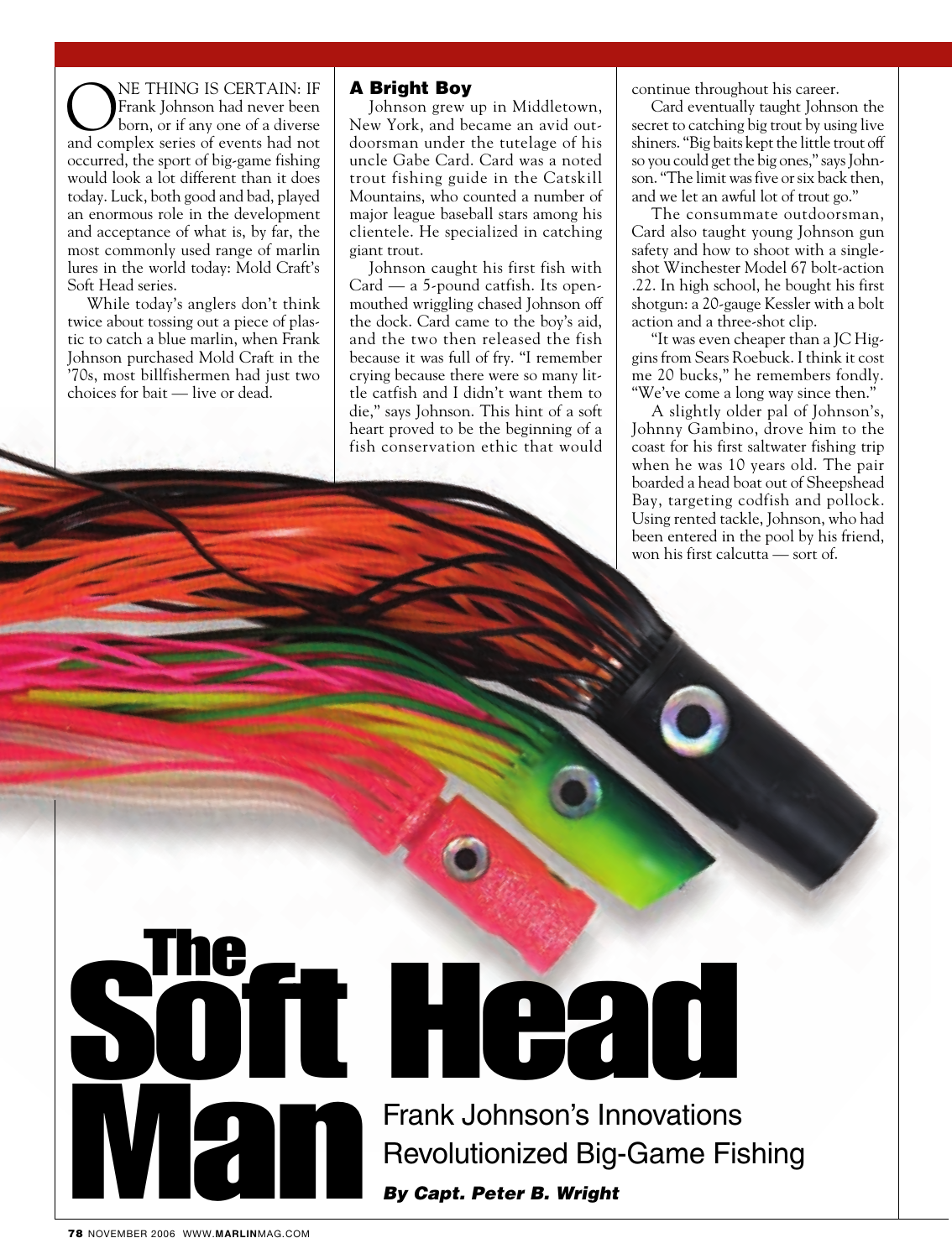WWW.**MARLIN**MAG.COM NOVEMBER 2006 **79**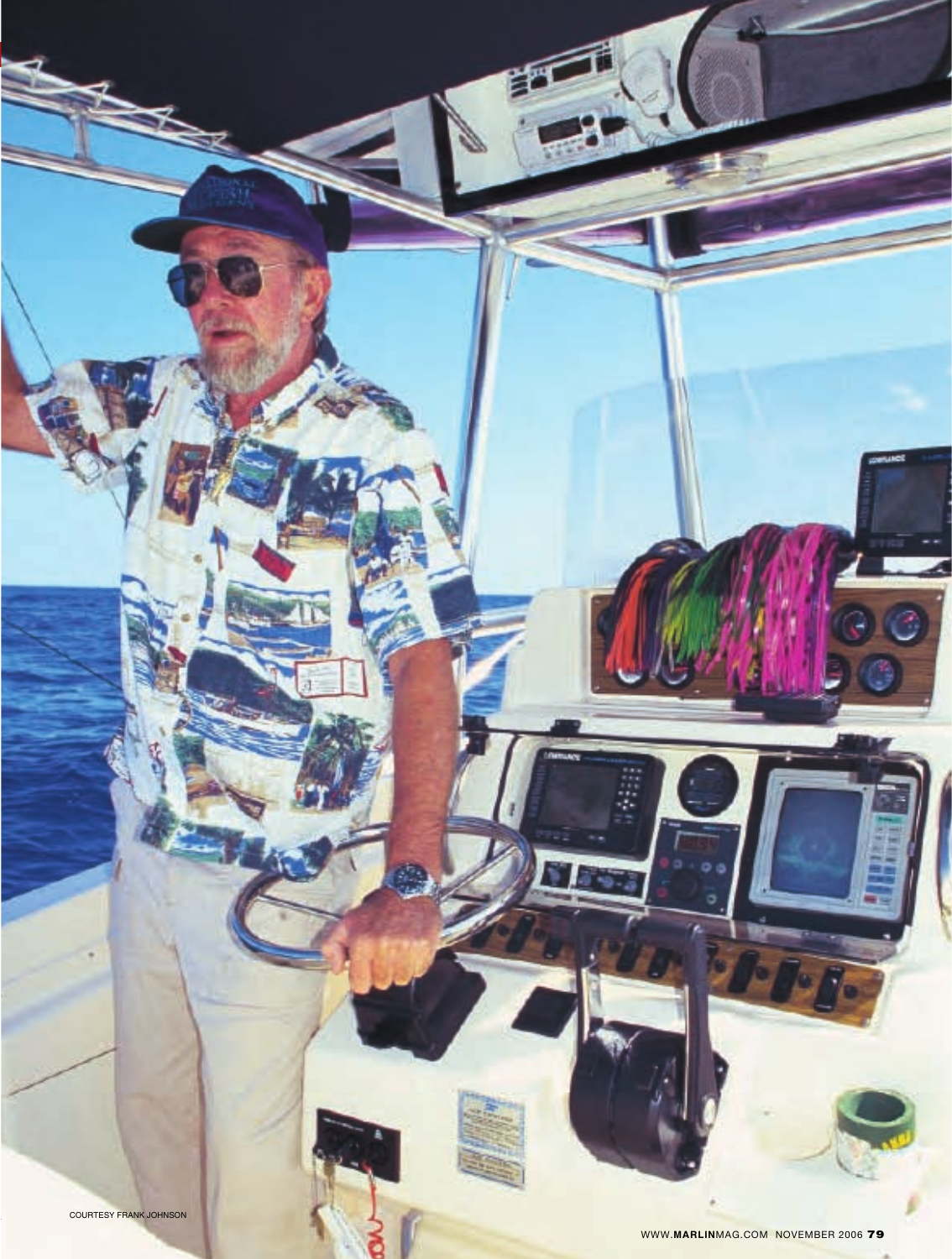Gambino slipped a big sinker into the fish so it would make the weight, and Johnson, knowing the boy's personal history, was afraid to say anything about it. (When a bartender refused to serve the underage Johnson a beer after a fishing trip, "Johnny G." flipped his coat open and flashed a pair of chromeplated .45 automatics in shoulder holsters. Johnson got his beer.)

During his sophomore year in high school, Johnson moved out of the house to avoid the escalating domestic bickering between his firefighter stepdad and beautician mom. He rented a room in town and worked his way through high school by holding down two jobs, one as a fledgling mechanic in a service station, and the other running a gun shop that also sold fishing tackle.

He tried twice to win a Naval ROTC scholarship, but wound up as first runner-up both times and had to give up on his dreams of a regular college education. "There was no way I

could get that much money together in those days," he says softly.

Instead, Johnson moved to Connecticut and took a job with Pratt & Whitney in 1959, a division of United Aircraft at the time. He got paid for a 40-hour week as an apprentice machinist, spending two days a week in school and three days working in the shop.

During the first two years of the three-year program, Johnson roomed in his Aunt Polly's house. Aunt Polly was presi-

COURTESY FRANK JOHNSON (2)

**Johnson pioneered many of the sailfish techniques used by small center consoles. His first sail in 1969 (above) led to bigger quarry including broadbill and blue marlin.**

dent of Hartford College for Women. "It was like living in a castle after where I had come from," says Johnson. "And there were 400 girls coming in and out of there all the time."

In 1962, at the end of the three-year course, he received a parchment certificate in a blue leather binder and spent another year learning tool and die making. After finishing that school, Pratt sent Johnson to learn production engineering.

"I never got a college degree, but I did get a great education," Johnson says. "If

> you got less than what was probably a B in a regular college, you were thrown out of school at Pratt and sent out onto the shop floor. There was a lot of pressure on you to both learn the course work and also be able to perform the job in the real world, making things in the shop."

In Connecticut, Johnson spent his weekends learning to catch shad in the rivers and striped bass in Cape Cod Bay. "It seems funny, or maybe politically incorrect, for where we are today, but in those days I also commercial fished a little for striped bass. If you knew where the mackerel were, you had the bass. They loved live mackerel. My best friend in those days was a lobster fisherman who was out every day, and he would tell me where to find the mackerel the next morning."

Johnson worked as a production engineer for several more years, traveling to many major cities, including Detroit and Chicago, and setting up specialized machinery designed and built by Pratt & Whitney teams. During these years, he got married and had a son, Frank Johnson Jr., who is better known to family friends as "Jocko."

When Johnson left Pratt & Whitney because of family medical problems, he had several job offers from which to choose. He took a job in Pompano, Florida, due in no small part to the fishing opportunities in the Sunshine State.

Johnson took an engineering job with ChemForm in 1969, once again making specialized machinery. He remarried, bought a 19-foot Aquasport and discovered the joys of fishing for sailfish. An old photo from 1969 shows a skinny young Johnson with his son Jocko and two neighborhood kids hoisting the team's very first sailfish.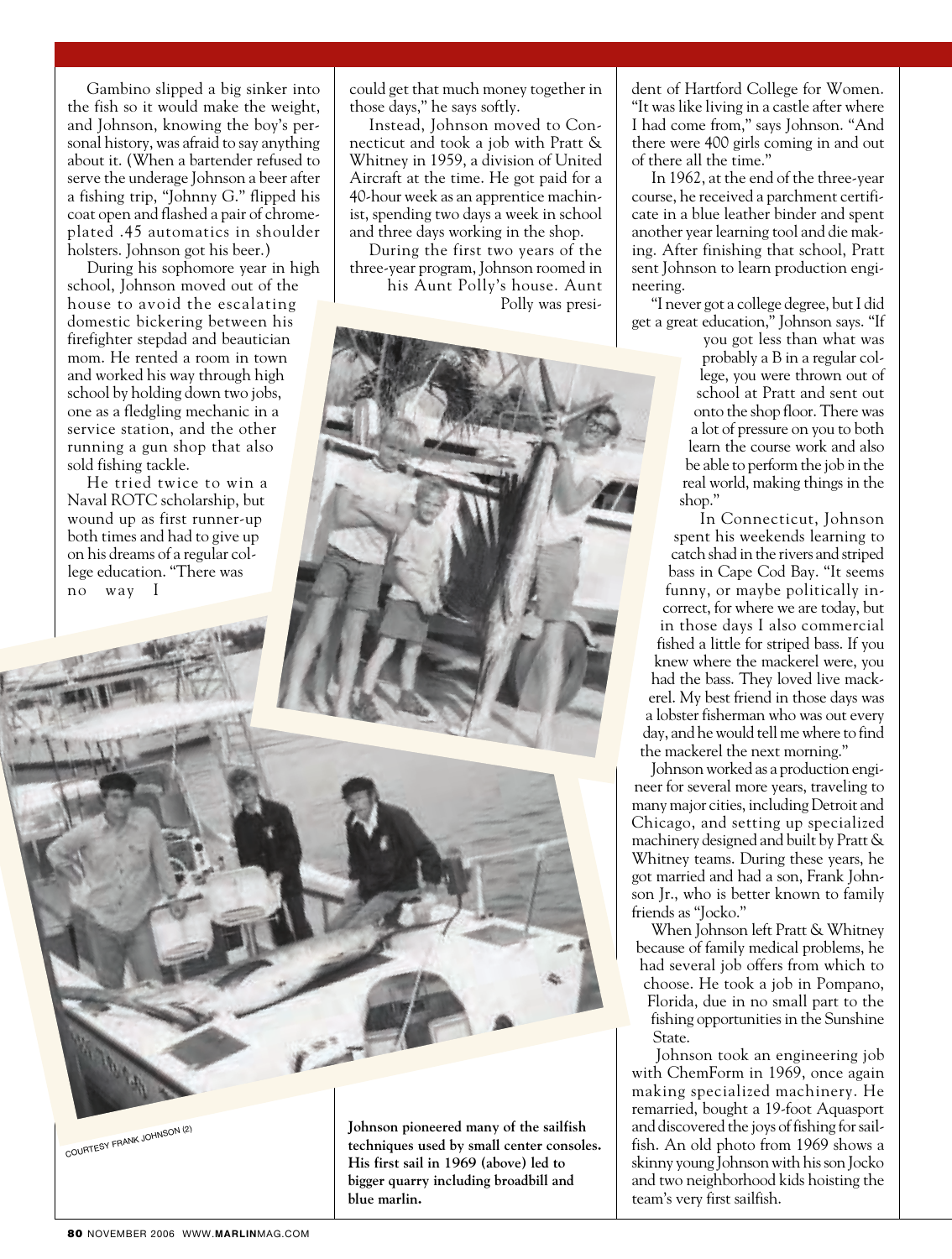

**Johnson's Mold Craft lures revolutionized the sport of big-game fishing by proving to anglers that soft-headed lures could be fished like dead baits. Plus, you could go fast and cover more ground.**

## **A True Innovator**

In 1971, Johnson got a chance to buy into a company called Mold Craft, and one day later, he acquired controlling interest in the company. At this time, Johnson began doing seminars for Phil Bart's Angler's Workshop. "I specialized in kite fishing for sails when you still used paper clips and wooden outrigger pegs to attach your baits to the kite line," says Johnson. The engineer inside Johnson knew that he could do better, so even before he got into making lures, Johnson combined his business with his passion and began inventing and building new items for anglers.

He originally invented and patented the world-famous Unibutt in1974 — making it the first rod butt with all of the components machined from bar-stock aluminum. Up until then, the majority of reel seats were made from chrome-plated brass. When salt water interacted with the aluminumalloy butts and brass reel seats, the result was a corrosion spewing battery. And although the corrosion was fierce, nobody wanted to go back to wooden butts!

By making all the pieces of the butt and reel seat from the same material and anodizing the whole assembly, Johnson's Unibutt kept corrosion to a minimum. Even scratches that penetrated the protective coating would "self-heal" and not threaten the structural integrity of the butt.

In addition, Johnson's butts were all interchangeable. Earlier versions had to be kept matched to the rod tip in order



**Capt. Peter B. Wright helped Johnson design the most prolific marlin lure of all time — the Mold Craft Wide Range.**

to ensure correct guide alignment. Johnson developed a locator system so any butt would align with any tip that had the same size ferule.

Johnson designed and built the Black's Clip outrigger pin to Capt. Al Black's specs, and also invented the Roller Troller, an outrigger clip that lets you move baits up and back in the spread over a roller bearing. Today, Bill Shedd's AFTCO empire produces both Roller Trollers and Unibutts, and they are standard equipment on most sportfishing boats worldwide.

Johnson continued to fish and give seminars on fishing at various fishing clubs and tournament captains' meetings. He frequently gave talks at seminars for George Poveromo and Mark Sosin, passing on tips learned over the years and helping hundreds, if not thousands, of anglers catch their first sailfish. He was one of the first amateur center-console anglers I ever heard extolling the virtues of kite fishing for sailfish with live bait, and he taught the technique to hundreds of fishermen in south Florida. During this era, he caught 16 sails in one day, fishing all by himself in an outboardpowered center console.

The turning point for Mold Craft came in 1975 when Johnson made some molds for a company called PBI Inc. The job called for a new injectionmolding machine capable of shooting more liquid PVC under higher pressures than existing technology had allowed. So Johnson built one. Soon after, the first Squirt Squid artificial squid hit the market. It proved popular with both recreational anglers and commercial swordfish longliners.

When PBI got into trouble, Johnson took back the injection-molding machine and made new molds for artificial squid. Soon he was making artificial Squirt Squids in sizes ranging from 6 to 16 inches, and the tuna fishermen up north loved to put them on spreader bars when trolling for tuna.

## **Soft Head Lures Are Born**

I met Frank Johnson through an old friend, Scottie Boyd, in the spring of 1977. Boyd's Tackle was a most untidy and unlikely looking place in the early to mid-'70s. But no matter what you needed, Boyd would find it in the cluttered piles of fishing-tackle treasure stacked, seemingly at random, in mounds of new and old gear.

I knew I could depend on Boyd even